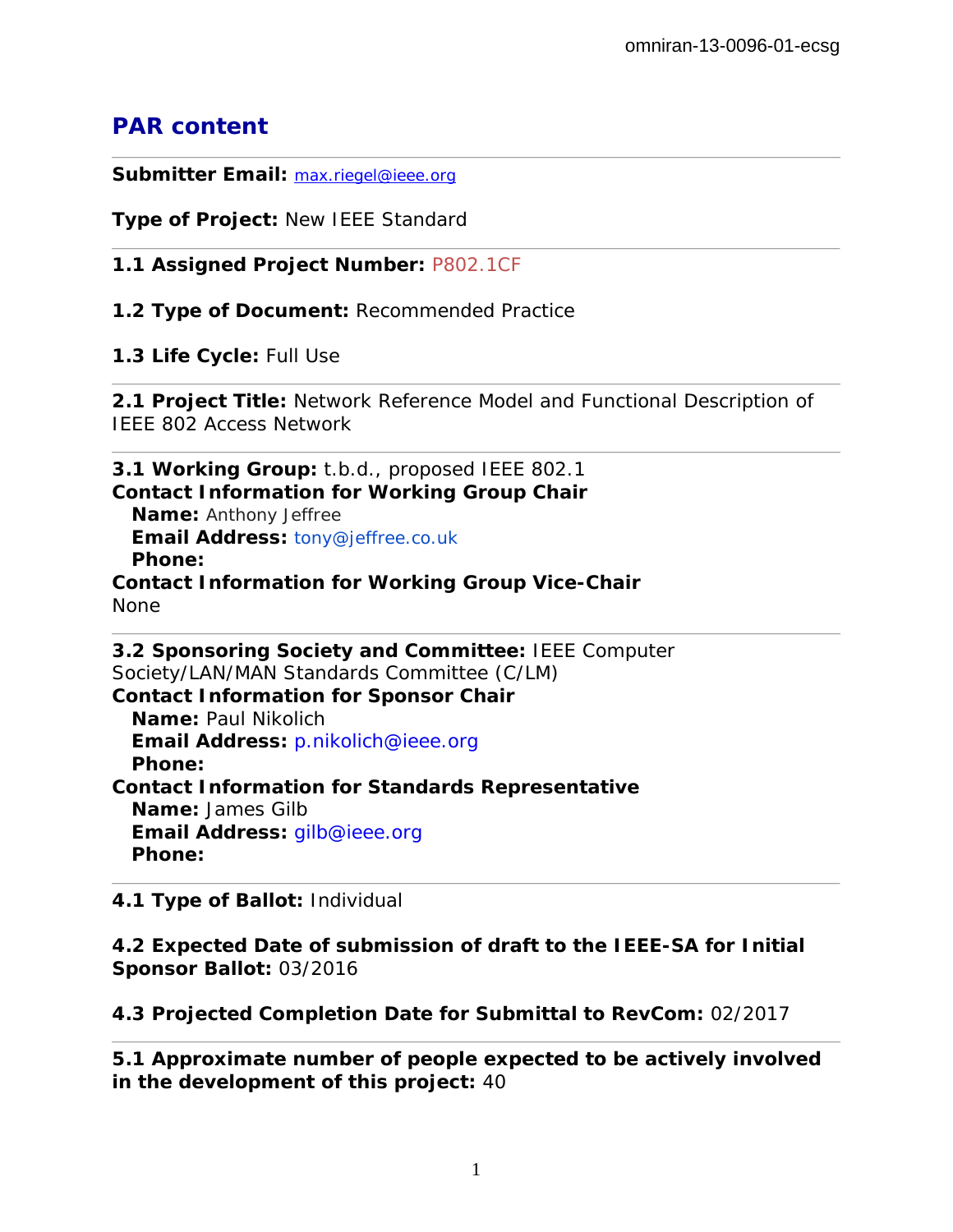## **5.2 Scope:**

This Recommended Practice specifies an access network, which connects terminals to their access routers, utilizing technologies based on the family of IEEE 802 Standards by providing an access network reference model, including entities and reference points along with behavioral and functional descriptions of communications among those entities.

## **5.3 Is the completion of this standard dependent upon the completion of another standard:** No

## **5.4 Purpose:**

Heterogeneous networks may include multiple network interfaces, multiple network access technologies, and multiple network subscriptions. In some cases such heterogeneous functionality must be supported in a single user terminal.

This Recommended Practice supports the design and deployment of access networks based on IEEE 802 technologies, guides the developers of extensions to the existing standards in support of a heterogeneous access network, and enables the use of IEEE 802 standards in new network deployments by specifying the functions of the IEEE 802 technologies when deployed in access networks.

# **5.5 Need for the Project:**

Modern heterogeneous networks, for applications such as Smart Grid, Home Automation, and Internet of Things, suffer from limitations in service control, security and provisioning.

This project will help to unify the support of different interfaces, enabling shared network control and use of software defined network (SDN) principles, thereby lowering the barriers to new network technologies, to new network operators, and to new service providers.

The project will generate a Recommended Practice to deploy IEEE 802 technologies in an access network enabling such heterogeneity.

### **5.6 Stakeholders for the Standard:**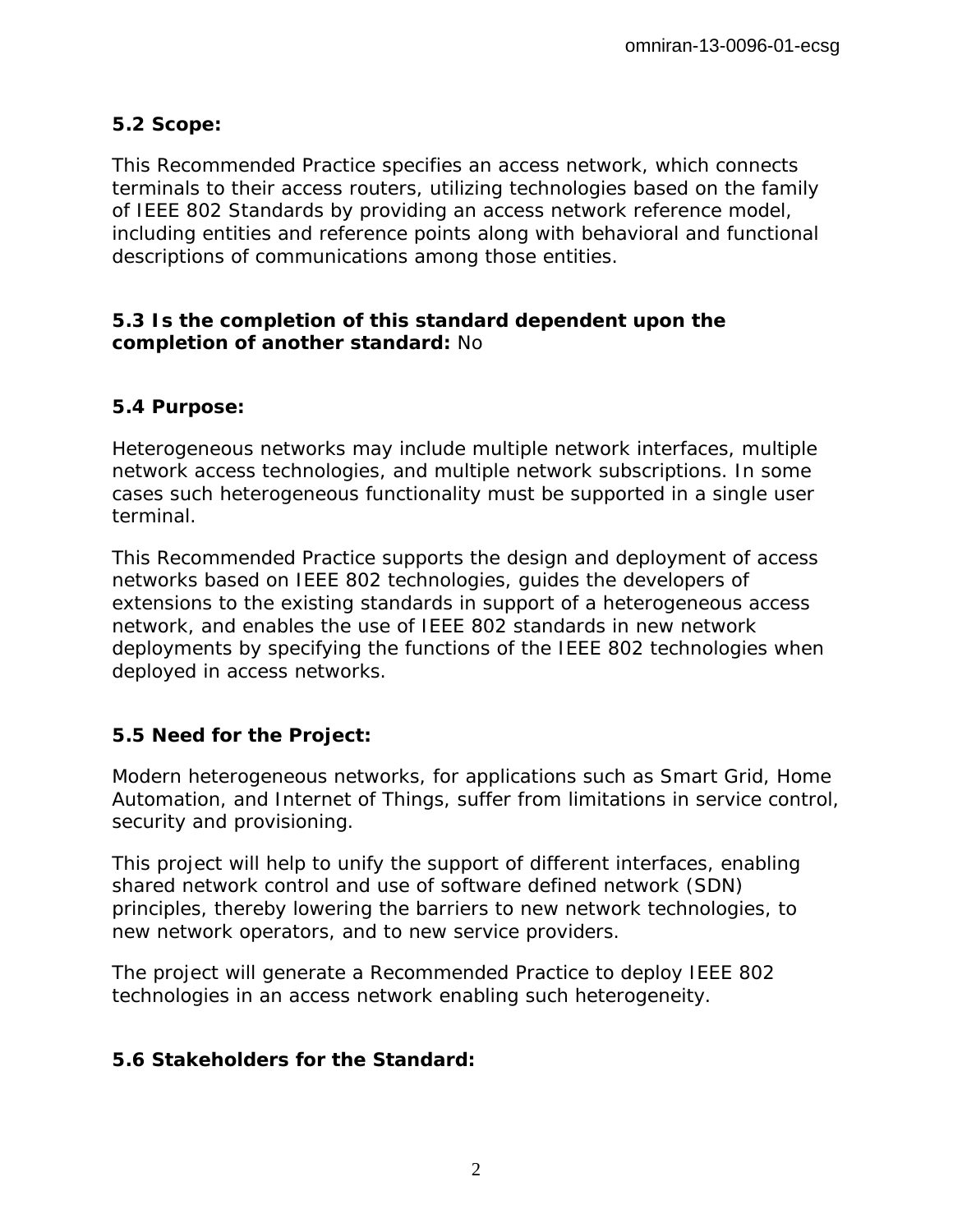IEEE 802 Working Groups, network operators, service providers, network equipment manufacturers, consumer electronic (CE) device manufacturers, and other standards developing organizations (SDOs).

#### **Intellectual Property**

**6.1.a. Is the Sponsor aware of any copyright permissions needed for this project?:** No

**6.1.b. Is the Sponsor aware of possible registration activity related to this project?:** No

**7.1 Are there other standards or projects with a similar scope?:** No

#### **7.2 Joint Development**

**Is it the intent to develop this document jointly with another organization?:** No

**7.3 International Standards Activities**

**A. Adoptions: Is there potential for this standard to be adopted by another organization?:** No

**B. Harmonization: Are you aware of another organization that may be interested in portions of this document in their standardization efforts?:** No

**7.4 Does the sponsor foresee a longer term need for testing and/or certification services to assure conformity to the standard?:** No **Additionally, is it anticipated that testing methodologies will be specified in the standard to assure consistency in evaluating conformance to the criteria specified in the standard?:** No

### **8.1 Additional Explanatory Notes:**

#1.2: As Recommended Practices do not include mandatory statements, this document is not intended to serve as the basis of statements of conformance. However, the material provides a basis for the development of normative protocol standards that include mandatory statements and to which conformance can be stated. The sponsor may initiate the development of such protocol standards based on the underlying foundation established in this Recommended Practice.

#3.2, #5.6: Development of this Recommended Practice will recognize the essential stakeholder role of the IEEE 802 Working Groups in the results.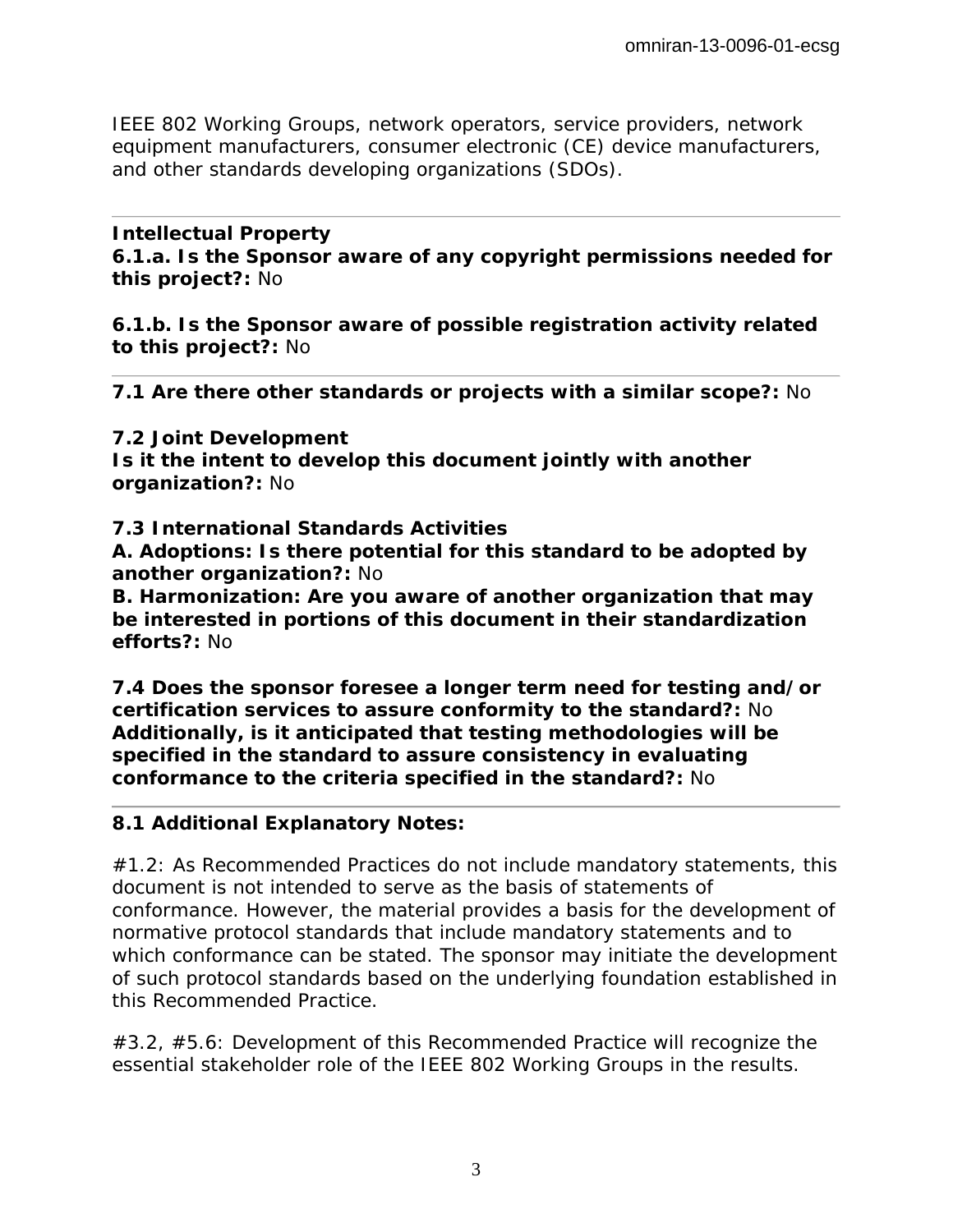#5.2: In the scope of this project a router represents any Layer 3 forwarding entity including but not limited to IP technology.

The standard shall comply with IEEE Std 802 (IEEE Standard for Local and Metropolitan Area Networks: Overview and Architecture), IEEE Std 802.1D (IEEE Standard for Local and metropolitan area networks: Media Access Control (MAC) Bridges) and IEEE Std 802.1Q (IEEE Standard for Local and metropolitan area networks - Media Access Control (MAC) Bridges and Virtual Bridged Local Area Networks).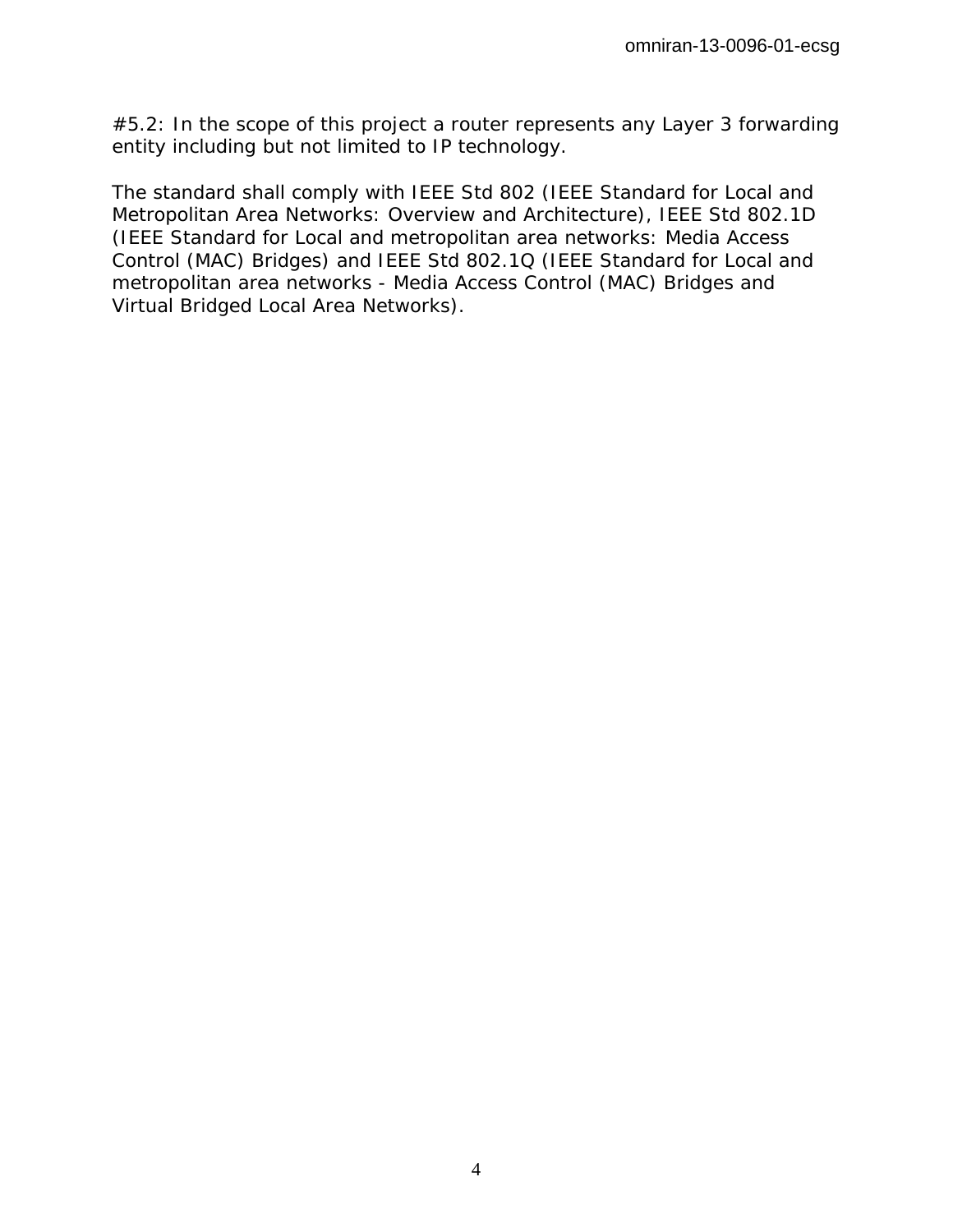# **10.5 Criteria for standards development (five criteria)**

Source: [http://www.ieee802.org/PNP/approved/IEEE\\_802\\_OM\\_v12.pdf](http://www.ieee802.org/PNP/approved/IEEE_802_OM_v12.pdf)

### **10.5.1 Broad market potential**

A standards project authorized by IEEE 802 LMSC shall have a broad market potential. Specifically, it shall have the potential for:

a) Broad sets of applicability.

The proposed 'Recommended Practice for Network Reference Model and Functional Description of IEEE 802 Access Network' is applicable to IEEE 802 technologies for a broad set of deployment cases and should guide new users of IEEE 802 technologies in the appropriate arrangement of IEEE 802 standards for access networks. The broad applicability was verified by the EC SG during its investigation of use cases like Wi-Fi offloading, Smart Grid and Software Defined Networking. Reference: https://mentor.ieee.org/omniran/dcn/13/omniran-13-0048-04- 0000-omniran-ecsg-results-and-outlook.pptx

b) Multiple vendors and numerous users.

Due to the applicability based on the use of the existing IEEE 802 access technologies, the Recommended Practice is relevant to the vendors of IEEE 802 conformant equipment and will find usage for a variety of applications requiring communication infrastructures.

#### **10.5.2 Compatibility**

IEEE 802 LMSC defines a family of standards. All standards should be in conformance: IEEE Std 802, IEEE 802.1D, and IEEE 802.1Q. If any variances in conformance emerge, they shall be thoroughly disclosed and reviewed with IEEE 802.1 WG. In order to demonstrate compatibility with this criterion, the Five Criteria statement must answer the following questions.

a) Does the PAR mandate that the standard shall comply with IEEE Std 802, IEEE Std 802.1D and IEEE Std 802.1Q?

Yes

b) If not, how will the WG ensure that the resulting draft standard is compliant, or if not, receives appropriate review from the IEEE 802.1 WG?

#### **10.5.3 Distinct identity**

Each IEEE 802 LMSC standard shall have a distinct identity. To achieve this, each authorized project shall be:

c) Substantially different from other IEEE 802 LMSC standards.

No current IEEE 802 standard specifies the access network reference model and functional interactions for IEEE 802 access networks.

d) One unique solution per problem (not two solutions to a problem).

The Recommended Practice will provide a generic model and a functional description of access networks based on IEEE 802 technologies. As the functional description is derived from the existing IEEE 802 protocols, the uniqueness of the IEEE 802 standards provides uniqueness for the described solutions as well.

e) Easy for the document reader to select the relevant specification.

The Recommended Practice will explain the use and combination of the existing IEEE 802 specifications for creating access networks guiding the reader in the selection of the appropriate specifications.